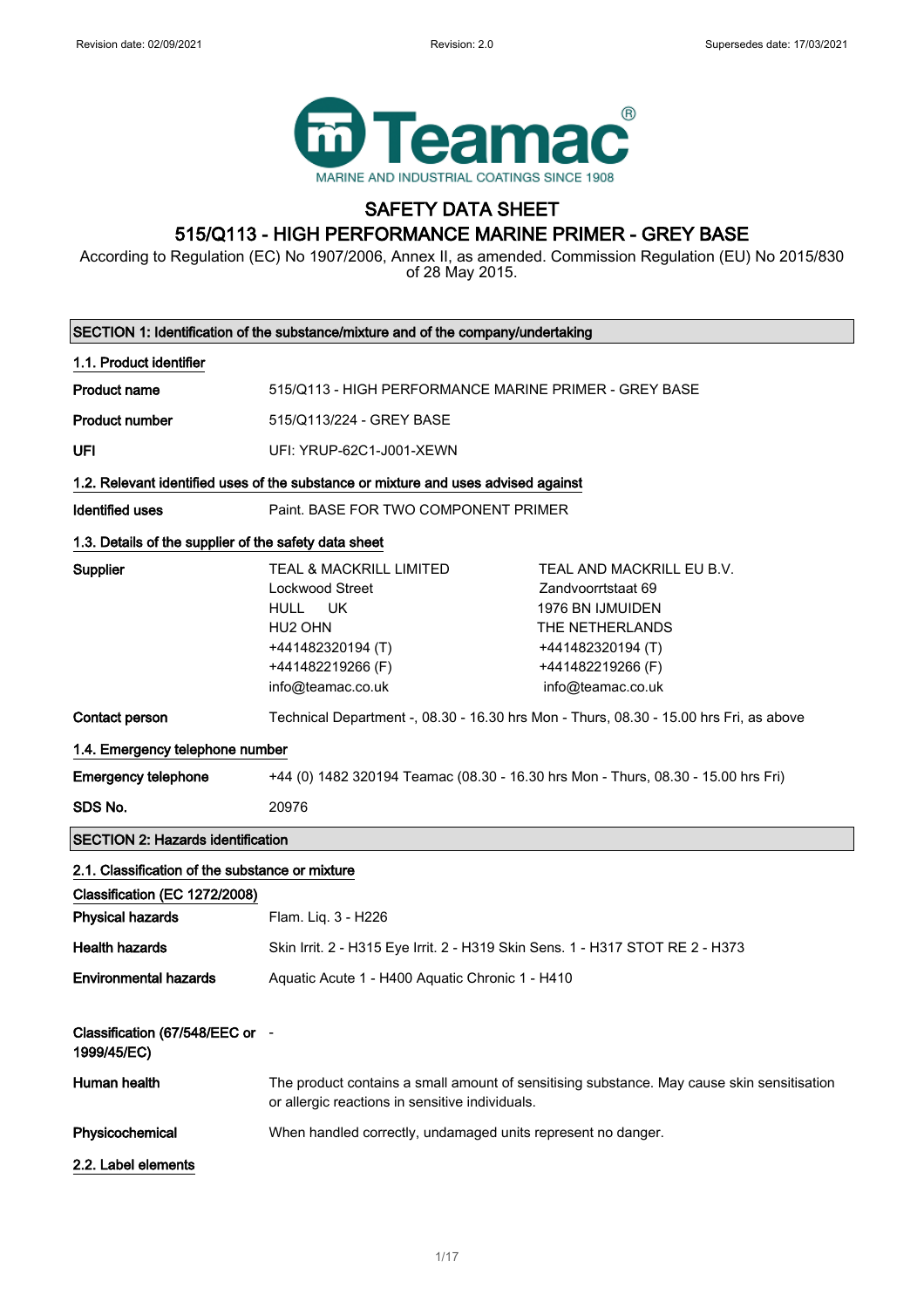#### Hazard pictograms





| Signal word                               | Warning                                                                                                                                                                                                                                                                                                                                                                                                                                                                                                                                                                                                                                                                                                                                                                                                                                   |
|-------------------------------------------|-------------------------------------------------------------------------------------------------------------------------------------------------------------------------------------------------------------------------------------------------------------------------------------------------------------------------------------------------------------------------------------------------------------------------------------------------------------------------------------------------------------------------------------------------------------------------------------------------------------------------------------------------------------------------------------------------------------------------------------------------------------------------------------------------------------------------------------------|
| <b>Hazard statements</b>                  | H226 Flammable liquid and vapour.<br>H315 Causes skin irritation.<br>H319 Causes serious eye irritation.<br>H317 May cause an allergic skin reaction.<br>H373 May cause damage to organs through prolonged or repeated exposure.<br>H410 Very toxic to aquatic life with long lasting effects.                                                                                                                                                                                                                                                                                                                                                                                                                                                                                                                                            |
| <b>Precautionary statements</b>           | P102 Keep out of reach of children.<br>P101 If medical advice is needed, have product container or label at hand.<br>P210 Keep away from heat, hot surfaces, sparks, open flames and other ignition sources. No<br>smoking.<br>P261 Avoid breathing vapour/ spray.<br>P273 Avoid release to the environment.<br>P280 Wear protective gloves/ protective clothing/ eye protection/ face protection.<br>P301+P310 IF SWALLOWED: Immediately call a POISON CENTER/ doctor.<br>P303+P361+P353 IF ON SKIN (or hair): Take off immediately all contaminated clothing.<br>Rinse skin with water or shower.<br>P305+P351+P338 IF IN EYES: Rinse cautiously with water for several minutes. Remove<br>contact lenses, if present and easy to do. Continue rinsing.<br>P501 Dispose of contents/ container in accordance with national regulations. |
| Supplemental label<br>information         | EUH211 Warning! Hazardous respirable droplets may be formed when sprayed. Do not<br>breathe spray or mist.                                                                                                                                                                                                                                                                                                                                                                                                                                                                                                                                                                                                                                                                                                                                |
| Contains                                  | XYLENE ISOMER MIXTURE, EPOXY RESIN (Number average MW <= 700), Epoxy Resin<br>(average mol. weight 700-1000), N,N'-ethane-1,2-diylbis(12-hydroxyoctadecan-1-amide)                                                                                                                                                                                                                                                                                                                                                                                                                                                                                                                                                                                                                                                                        |
| Supplementary precautionary<br>statements | P370+P378 In case of fire: Use foam, carbon dioxide, dry powder or water fog to extinguish.<br>P403+P235 Store in a well-ventilated place. Keep cool.                                                                                                                                                                                                                                                                                                                                                                                                                                                                                                                                                                                                                                                                                     |

### 2.3. Other hazards

This product does not contain any substances classified as PBT or vPvB.

### SECTION 3: Composition/information on ingredients

| 3.2. Mixtures                      |                          |                                           |
|------------------------------------|--------------------------|-------------------------------------------|
| <b>TRIZINC BIS(ORTHOPHOSPHATE)</b> |                          | 10-30%                                    |
| CAS number: 7779-90-0              | FC number: 231-944-3     | REACH registration number: 01-            |
|                                    |                          | 2119485044-40-0000                        |
| M factor (Acute) = $1$             | M factor (Chronic) = $1$ |                                           |
| <b>Classification</b>              |                          | Classification (67/548/EEC or 1999/45/EC) |
| Aquatic Acute 1 - H400             | N:R50/53                 |                                           |
| Aquatic Chronic 1 - H410           |                          |                                           |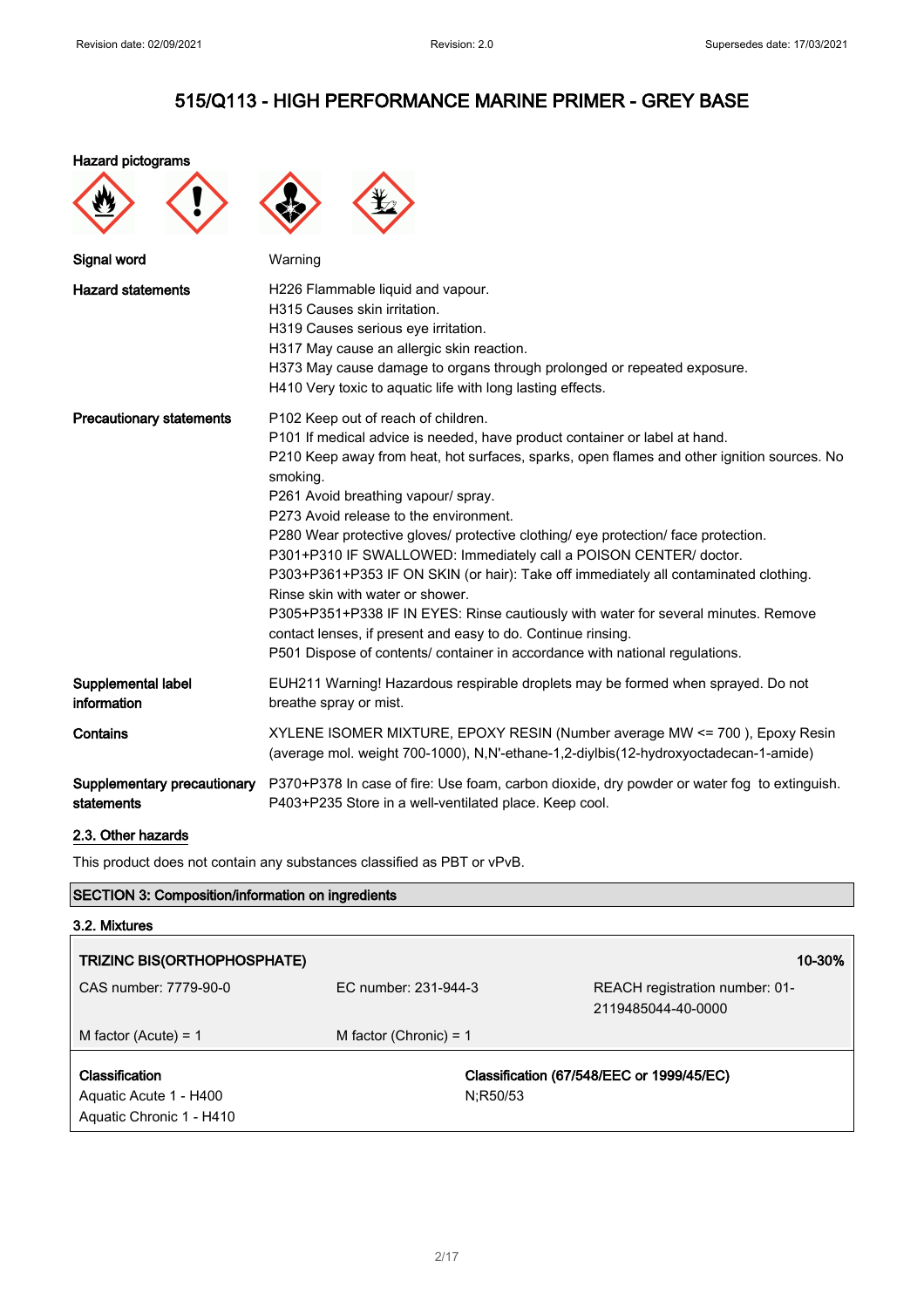| <b>Barium Sulphate</b>                     |                        | 10-30%                                               |
|--------------------------------------------|------------------------|------------------------------------------------------|
| CAS number: 7727-43-7                      | EC number: 231-784-4   | REACH registration number: 01-<br>2119491274-35-0001 |
| Classification<br>Not Classified           |                        | Classification (67/548/EEC or 1999/45/EC)            |
| <b>XYLENE ISOMER MIXTURE</b>               |                        | 10-30%                                               |
| CAS number: 1330-20-7                      | EC number: 215-535-7   | REACH registration number: 01-<br>2119488216-32-0000 |
| Classification                             |                        |                                                      |
| Flam. Liq. 3 - H226                        |                        |                                                      |
| Acute Tox. 4 - H312                        |                        |                                                      |
| Acute Tox. 4 - H332                        |                        |                                                      |
| Skin Irrit. 2 - H315                       |                        |                                                      |
| Eye Irrit. 2 - H319                        |                        |                                                      |
| <b>STOT SE 3 - H335</b>                    |                        |                                                      |
| <b>STOT RE 2 - H373</b>                    |                        |                                                      |
| Asp. Tox. 1 - H304                         |                        |                                                      |
| Aquatic Chronic 3 - H412                   |                        |                                                      |
| EPOXY RESIN (Number average MW <= 700)     |                        | 5-10%                                                |
| CAS number: 25068-38-6                     | EC number: 500-033-5   |                                                      |
| Classification                             |                        | Classification (67/548/EEC or 1999/45/EC)            |
| Skin Irrit. 2 - H315                       | R43 Xi;R36/38 N;R51/53 |                                                      |
| Eye Irrit. 2 - H319                        |                        |                                                      |
| Skin Sens. 1 - H317                        |                        |                                                      |
| Aquatic Chronic 2 - H411                   |                        |                                                      |
| <b>Titanium Dioxide</b>                    |                        | 5-10%                                                |
|                                            |                        |                                                      |
| CAS number: 13463-67-7                     | EC number: 236-675-5   | REACH registration number: 01-<br>2119489379-17-xxxx |
| Classification                             |                        | Classification (67/548/EEC or 1999/45/EC)            |
| Carc. 2 - H351                             |                        |                                                      |
|                                            |                        |                                                      |
| Epoxy Resin (average mol. weight 700-1000) |                        | 5-10%                                                |
| CAS number: 25036-25-3                     | EC number: 607-500-3   |                                                      |
| Classification                             |                        |                                                      |
| Skin Irrit. 2 - H315                       |                        |                                                      |
| Eye Irrit. 2 - H319                        |                        |                                                      |
| Skin Sens. 1 - H317                        |                        |                                                      |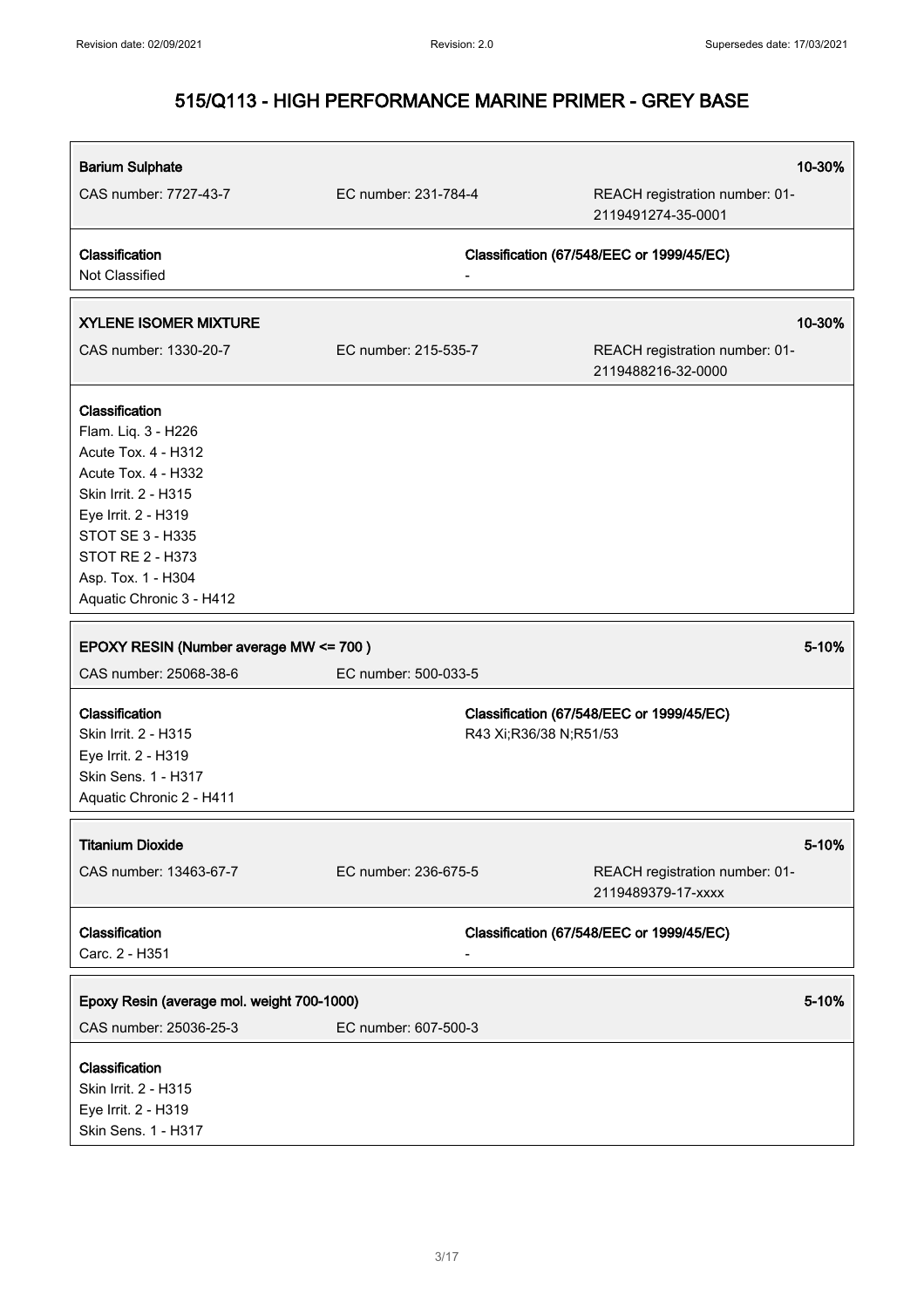| 1-METHOXY-2-PROPANOL                                                                                                                |                                                                                    |                                                      | $1 - 5%$ |
|-------------------------------------------------------------------------------------------------------------------------------------|------------------------------------------------------------------------------------|------------------------------------------------------|----------|
| CAS number: 107-98-2                                                                                                                | EC number: 203-539-1                                                               | REACH registration number: 01-<br>2119457435-35-0000 |          |
| Classification<br>Flam. Liq. 3 - H226<br><b>STOT SE 3 - H336</b>                                                                    | R <sub>10</sub> R <sub>67</sub>                                                    | Classification (67/548/EEC or 1999/45/EC)            |          |
| 2-METHYLPROPAN-1-OL                                                                                                                 |                                                                                    |                                                      | $1 - 5%$ |
| CAS number: 78-83-1                                                                                                                 | EC number: 201-148-0                                                               | REACH registration number: 01-<br>2119484609-23-XXXX |          |
| Classification<br>Flam. Liq. 3 - H226<br>Skin Irrit. 2 - H315<br>Eye Dam. 1 - H318<br>STOT SE 3 - H335, H336                        |                                                                                    |                                                      |          |
| <b>Zinc Oxide</b>                                                                                                                   |                                                                                    |                                                      | 1%       |
| CAS number: 1314-13-2                                                                                                               | EC number: 215-222-5                                                               | REACH registration number: 01-<br>2119463881-32      |          |
| M factor (Acute) = $1$                                                                                                              | M factor (Chronic) = $1$                                                           |                                                      |          |
| Classification<br>Aquatic Acute 1 - H400<br>Aquatic Chronic 1 - H410                                                                | N;R50/53.                                                                          | Classification (67/548/EEC or 1999/45/EC)            |          |
| <b>BUTANOL-norm</b>                                                                                                                 |                                                                                    |                                                      | 1%       |
| CAS number: 71-36-3                                                                                                                 | EC number: 200-751-6                                                               | REACH registration number: 01-<br>2119484630-38-0000 |          |
| Classification<br>Flam. Liq. 3 - H226<br>Acute Tox. 4 - H302<br>Skin Irrit. 2 - H315<br>Eye Dam. 1 - H318<br>STOT SE 3 - H335, H336 | R10 Xn;R22 Xi;R37/38,R41 R67                                                       | Classification (67/548/EEC or 1999/45/EC)            |          |
| N,N'-ethane-1,2-diylbis(12-hydroxyoctadecan-1-amide)<br>CAS number: 123-26-2                                                        | EC number: 204-613-6                                                               |                                                      | 1%       |
| Classification<br>Skin Sens. 1B - H317<br>Aquatic Chronic 3 - H412                                                                  | The Full Text for all R-Phrases and Hazard Statements are Displayed in Section 16. |                                                      |          |

Composition comments The classification as a carcinogen by inhalation applies only to mixtures in powder form containing 1% or more of titanium dioxide which is in the form of or incorporated into particles with an aerodynamic diameter of less than or equal to 10um.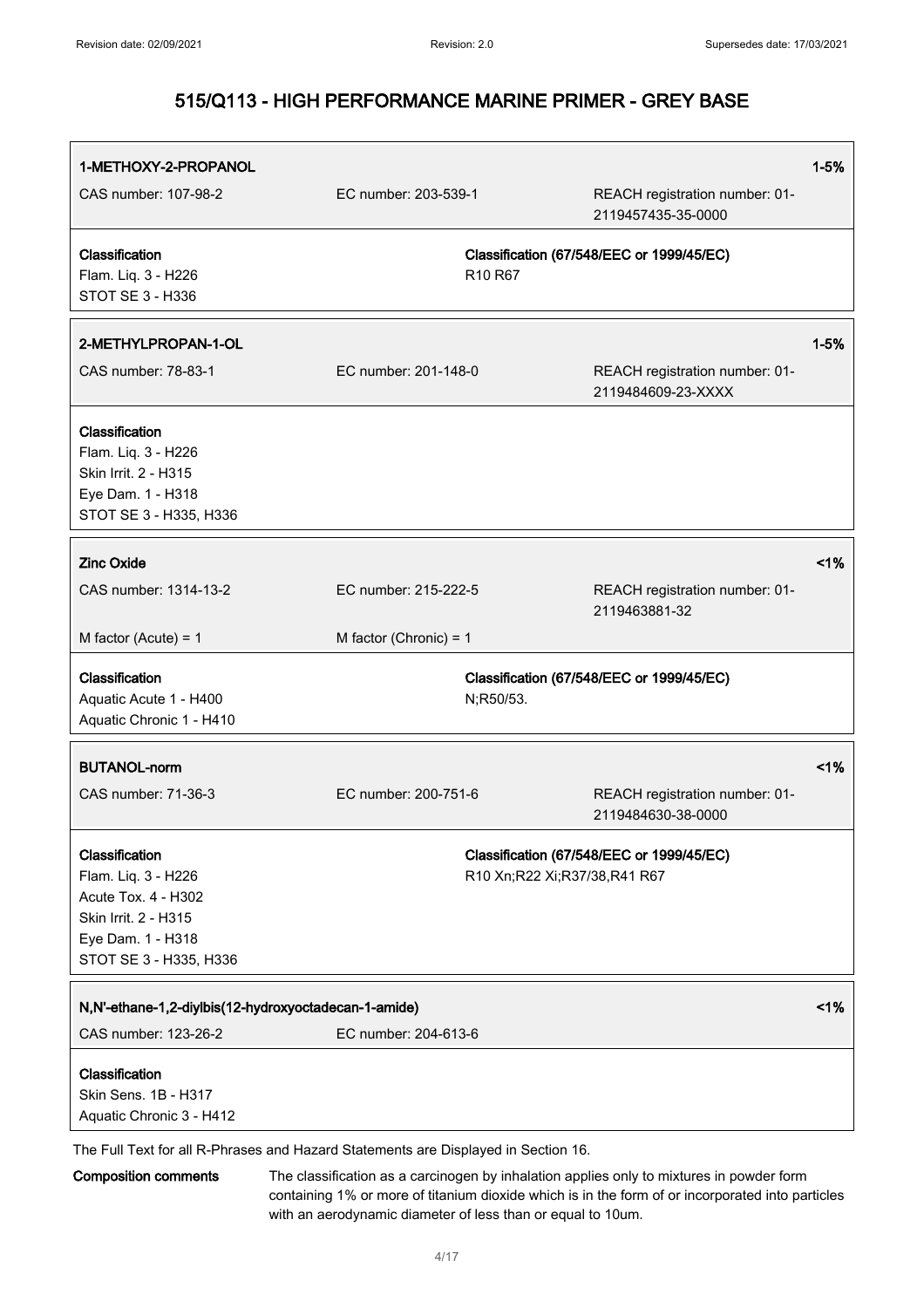### SECTION 4: First aid measures

### 4.1. Description of first aid measures

| <b>General information</b>                                 | Move affected person to fresh air and keep warm and at rest in a position comfortable for<br>breathing. Never give anything by mouth to an unconscious person.                                                                                                                                                             |
|------------------------------------------------------------|----------------------------------------------------------------------------------------------------------------------------------------------------------------------------------------------------------------------------------------------------------------------------------------------------------------------------|
| Inhalation                                                 | Remove affected person from source of contamination. Move affected person to fresh air and<br>keep warm and at rest in a position comfortable for breathing. Get medical attention if any<br>discomfort continues. Place unconscious person on their side in the recovery position and<br>ensure breathing can take place. |
| Ingestion                                                  | Give a few small glasses of water or milk to drink. Never give anything by mouth to an<br>unconscious person. Do not induce vomiting. Get medical attention if any discomfort<br>continues.                                                                                                                                |
| <b>Skin contact</b>                                        | Remove affected person from source of contamination. Rinse immediately with plenty of<br>water. Remove contaminated clothing. Get medical attention if irritation persists after washing.                                                                                                                                  |
| Eye contact                                                | Rinse immediately with plenty of water. Remove any contact lenses and open eyelids wide<br>apart. Continue to rinse for at least 15 minutes. Get medical attention immediately. Continue<br>to rinse.                                                                                                                      |
|                                                            | 4.2. Most important symptoms and effects, both acute and delayed                                                                                                                                                                                                                                                           |
| <b>General information</b>                                 | Get medical attention promptly if symptoms occur after washing.                                                                                                                                                                                                                                                            |
|                                                            | 4.3. Indication of any immediate medical attention and special treatment needed                                                                                                                                                                                                                                            |
| Notes for the doctor                                       | No specific recommendations. If in doubt, get medical attention promptly.                                                                                                                                                                                                                                                  |
| <b>SECTION 5: Firefighting measures</b>                    |                                                                                                                                                                                                                                                                                                                            |
| 5.1. Extinguishing media                                   |                                                                                                                                                                                                                                                                                                                            |
| Suitable extinguishing media                               | Use fire-extinguishing media suitable for the surrounding fire. Extinguish with the following<br>media: Water spray, fog or mist. Foam, carbon dioxide or dry powder.                                                                                                                                                      |
| Unsuitable extinguishing<br>media                          | Do not use water jet as an extinguisher, as this will spread the fire.                                                                                                                                                                                                                                                     |
| 5.2. Special hazards arising from the substance or mixture |                                                                                                                                                                                                                                                                                                                            |
| Specific hazards                                           | Toxic gases or vapours.                                                                                                                                                                                                                                                                                                    |
| 5.3. Advice for firefighters                               |                                                                                                                                                                                                                                                                                                                            |
| Protective actions during<br>firefighting                  | Avoid breathing fire gases or vapours. Containers close to fire should be removed or cooled<br>with water.                                                                                                                                                                                                                 |
| Special protective equipment<br>for firefighters           | Wear positive-pressure self-contained breathing apparatus (SCBA) and appropriate protective<br>clothing.                                                                                                                                                                                                                   |
| <b>SECTION 6: Accidental release measures</b>              |                                                                                                                                                                                                                                                                                                                            |
|                                                            | 6.1. Personal precautions, protective equipment and emergency procedures                                                                                                                                                                                                                                                   |
| <b>Personal precautions</b>                                | Avoid inhalation of vapours and contact with skin and eyes. Provide adequate ventilation.<br>Wear protective clothing as described in Section 8 of this safety data sheet.                                                                                                                                                 |
| 6.2. Environmental precautions                             |                                                                                                                                                                                                                                                                                                                            |
| <b>Environmental precautions</b>                           | Avoid discharge into drains or watercourses or onto the ground. Contain spillage with sand,<br>earth or other suitable non-combustible material. Spillages or uncontrolled discharges into<br>watercourses must be reported immediately to the Environmental Agency or other appropriate<br>regulatory body.               |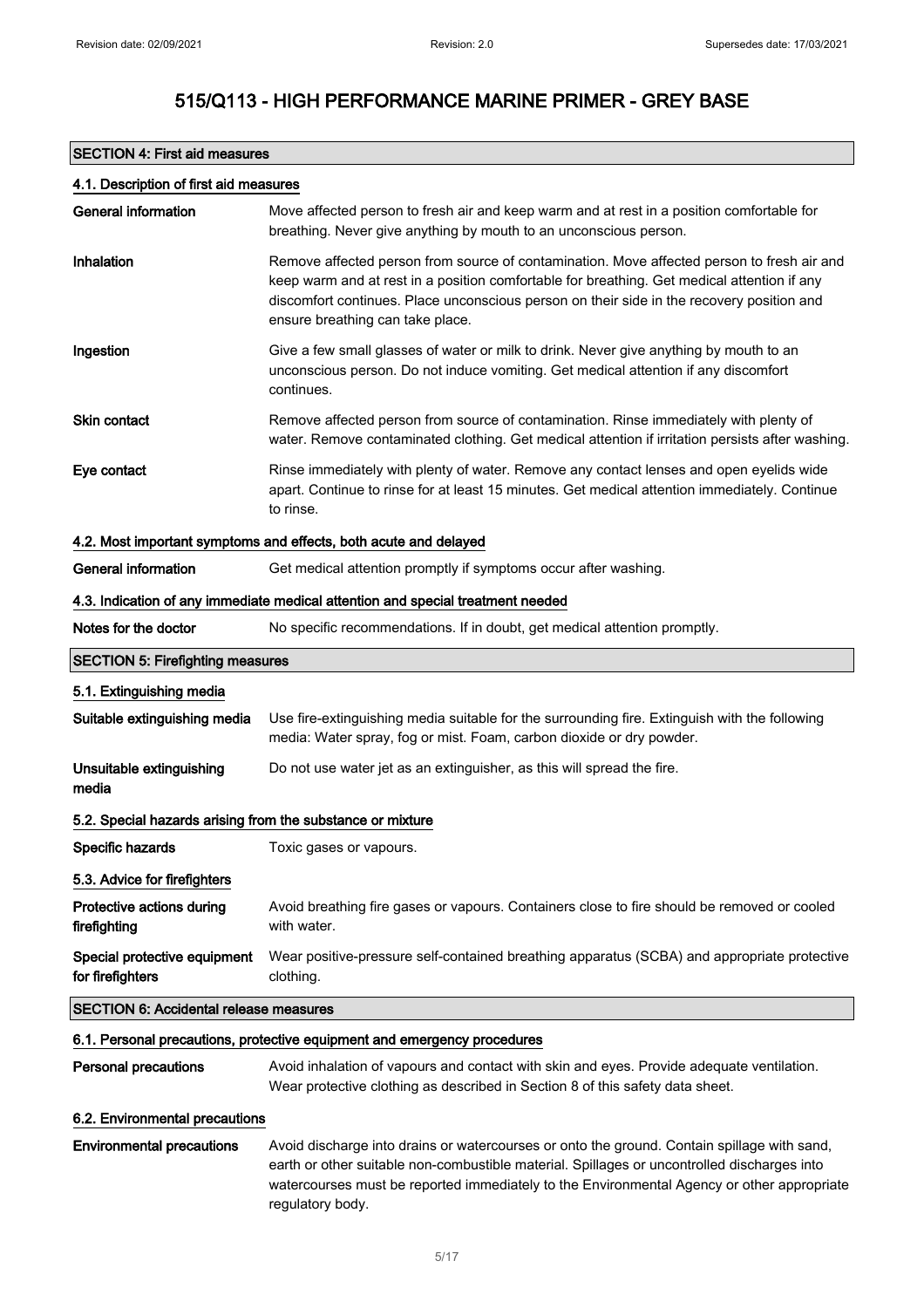# 6.3. Methods and material for containment and cleaning up Methods for cleaning up Avoid the spillage or runoff entering drains, sewers or watercourses. Absorb in vermiculite, dry sand or earth and place into containers. Collect and place in suitable waste disposal containers and seal securely. For waste disposal, see Section 13. 6.4. Reference to other sections Reference to other sections For personal protection, see Section 8. SECTION 7: Handling and storage 7.1. Precautions for safe handling Usage precautions **Avoid inhalation of vapours. Avoid spilling.** Avoid contact with skin and eyes. Do not eat, drink or smoke when using the product. Good personal hygiene procedures should be implemented. Wash hands and any other contaminated areas of the body with soap and water before leaving the work site. The Manual Handling Operations Regulations may apply to the handling of containers of this product. For products sold by weight refer to the guide net weight indicated on the container. Allowance will have to be made for the immediate packaging to give an approximate gross weight. 7.2. Conditions for safe storage, including any incompatibilities Storage precautions Store in tightly closed original container in a dry, cool and well-ventilated place. Store in closed original container at temperatures between 5°C and 25°C. Protect from freezing and direct sunlight. Keep containers upright. 7.3. Specific end use(s) Specific end use(s) The identified uses for this product are detailed in Section 1.2. Usage description Collect and place in suitable waste disposal containers and seal securely. Label the containers containing waste and contaminated materials and remove from the area as soon as possible. SECTION 8: Exposure controls/Personal protection

### 8.1. Control parameters

### Occupational exposure limits

#### TRIZINC BIS(ORTHOPHOSPHATE)

Long-term exposure limit (8-hour TWA): 10 mg/m<sup>3</sup>

#### Barium Sulphate

Long-term exposure limit (8-hour TWA): 10 mg/m<sup>3</sup> inhalable dust Long-term exposure limit (8-hour TWA): 4 mg/m<sup>3</sup> respirable dust

### XYLENE ISOMER MIXTURE

Long-term exposure limit (8-hour TWA): WEL 50 ppm 220 mg/m<sup>3</sup> Short-term exposure limit (15-minute): WEL 100 ppm 441 mg/m<sup>3</sup> Sk

#### Titanium Dioxide

Long-term exposure limit (8-hour TWA): WEL 10 mg/m<sup>3</sup> inhalable dust Long-term exposure limit (8-hour TWA): WEL 4 mg/m<sup>3</sup> respirable dust

#### 1-METHOXY-2-PROPANOL

Long-term exposure limit (8-hour TWA): WEL 100 ppm 375 mg/m<sup>3</sup> Short-term exposure limit (15-minute): WEL 150 ppm 560 mg/m<sup>3</sup> Sk

### 2-METHYLPROPAN-1-OL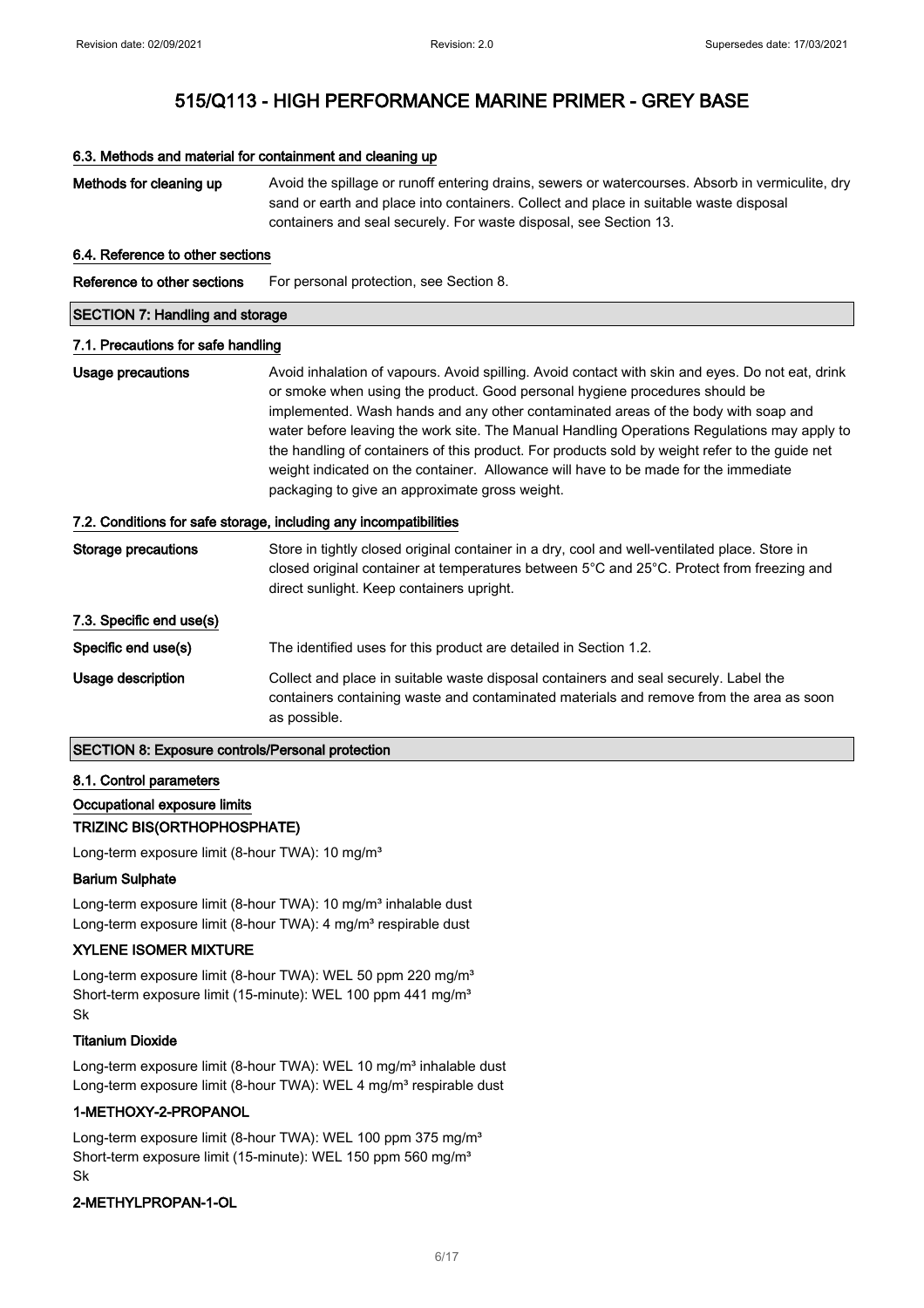Long-term exposure limit (8-hour TWA): WEL 50 ppm 154 mg/m<sup>3</sup> Short-term exposure limit (15-minute): WEL 75 ppm 231 mg/m<sup>3</sup>

### BUTANOL-norm

Short-term exposure limit (15-minute): WEL 50 ppm 154 mg/m<sup>3</sup> Sk

WEL = Workplace Exposure Limit. Sk = Can be absorbed through the skin.

TRIZINC BIS(ORTHOPHOSPHATE) (CAS: 7779-90-0)

| <b>DNEL</b> | - Inhalation; : 1.0 soluble Zn mg/m <sup>3</sup><br>Consumer - Oral; Long term systemic effects: 0.83 mg/kg/day<br>- Inhalation; : 5.0 insoluble Zn mg/m <sup>3</sup><br>Consumer - Inhalation; Long term systemic effects: 2.5 mg/m <sup>3</sup><br>Professional - Inhalation; Long term systemic effects: 5 mg/m <sup>3</sup><br>Consumer - Dermal; Long term systemic effects: 83 mg/kg/day<br>Professional - Dermal; Long term systemic effects: 83 mg/kg/day                |
|-------------|----------------------------------------------------------------------------------------------------------------------------------------------------------------------------------------------------------------------------------------------------------------------------------------------------------------------------------------------------------------------------------------------------------------------------------------------------------------------------------|
| <b>PNEC</b> | - Fresh water; 0.02 Zn mg/l<br>- marine water; 0.006 Zn mg/l<br>- Sediment (Freshwater); 117.8 mg/kg<br>- Sediment (Marinewater); 56.5 Zn mg/kg<br>- Soil; 35.6 Zn mg/kg<br>- STP; 0.1 Zn mg/l                                                                                                                                                                                                                                                                                   |
|             | XYLENE ISOMER MIXTURE (CAS: 1330-20-7)                                                                                                                                                                                                                                                                                                                                                                                                                                           |
| <b>DNEL</b> | Consumer - Inhalation; Short term : 260 mg/m <sup>3</sup><br>Industry - Dermal; Long term systemic effects: 3182 mg/kg/day<br>Industry - Inhalation; Short term : 442 mg/m <sup>3</sup><br>Consumer - Dermal; Long term systemic effects: 1872 mg/kg/day<br>Consumer - Oral; Long term systemic effects: 12.5 mg/kg/day<br>Consumer - Inhalation; Long term systemic effects: 65.3 mg/m <sup>3</sup><br>Industry - Inhalation; Long term systemic effects: 221 mg/m <sup>3</sup> |
| <b>PNEC</b> | - Fresh water; 0.327 mg/l<br>- marine water; 0.327 mg/l<br>- Intermittent release; 0.327 mg/l<br>- STP; 6.58 mg/l<br>- Sediment (Freshwater); 12.46 mg/kg<br>- Sediment (Marinewater); 12.46 mg/kg<br>- Soil; 2.31 mg/kg                                                                                                                                                                                                                                                         |
|             | Titanium Dioxide (CAS: 13463-67-7)                                                                                                                                                                                                                                                                                                                                                                                                                                               |
| <b>DNEL</b> | Industry - Inhalation; Long term local effects: 10 mg/m <sup>3</sup><br>Consumer - Oral; Long term systemic effects: 700 mg/kg/day                                                                                                                                                                                                                                                                                                                                               |
| <b>PNEC</b> | - Fresh water; 0.184 mg/l<br>- marine water; 0.0184 mg/l<br>- Sediment (Freshwater); >=1000 mg/kg<br>- Sediment (Marinewater); >=100 mg/kg<br>- Soil; 100 mg/kg<br>- STP; 100 mg/kg                                                                                                                                                                                                                                                                                              |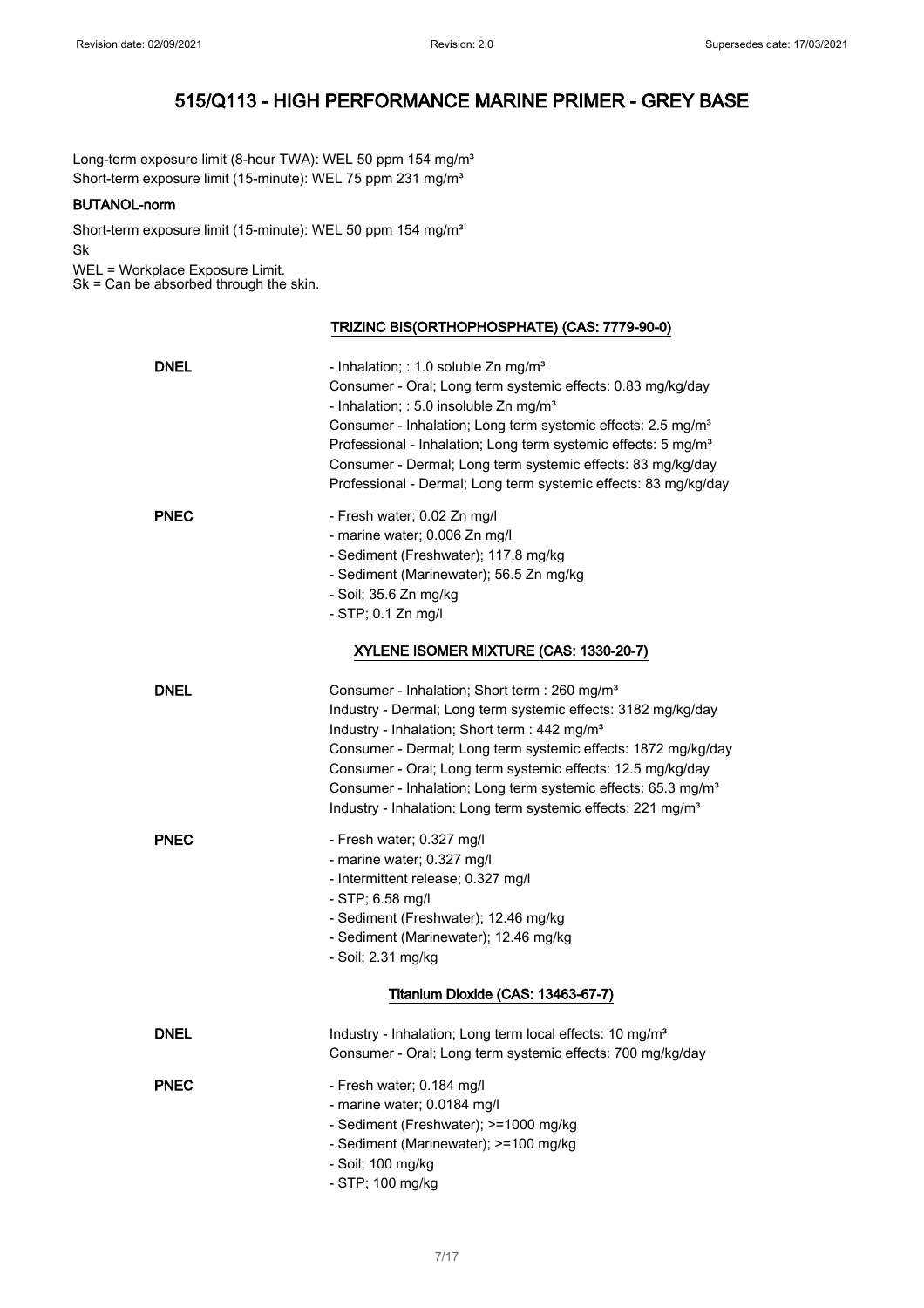### Epoxy Resin (average mol. weight 700-1000) (CAS: 25036-25-3)

| <b>DNEL</b> | Workers - Dermal; Short term : 8.33 mg/kg/day<br>Workers - Inhalation; Long term : 12.25 mg/m <sup>3</sup><br>Workers - Dermal; Long term : 8.33 mg/kg/day<br>Workers - Inhalation; Short term : 12.25 mg/m <sup>3</sup><br>Consumer - Oral; Long term : 0.75 mg/kg/day<br>Consumer - Oral; Short term : 0.75 mg/kg/day<br>Consumer - Dermal; Long term : 3.571 mg/kg/day                                                  |
|-------------|----------------------------------------------------------------------------------------------------------------------------------------------------------------------------------------------------------------------------------------------------------------------------------------------------------------------------------------------------------------------------------------------------------------------------|
| <b>PNEC</b> | - Fresh water; Long term 0.006 mg/l<br>- Sediment (Freshwater); Long term 0.996 mg/l<br>- STP; Long term 10 mg/l<br>- Soil; Long term 0.196 mg/l<br>- marine water; 0.0006 mg/l<br>- Sediment (Marinewater); 0.0996 mg/l<br>- Water; 0.0018 mg/l                                                                                                                                                                           |
|             | 1-METHOXY-2-PROPANOL (CAS: 107-98-2)                                                                                                                                                                                                                                                                                                                                                                                       |
| DNEL        | Workers - Inhalation; Short term local effects: 553.5 mg/m <sup>3</sup><br>Workers - Dermal; Long term systemic effects: 183 mg/kg/day<br>Workers - Inhalation; Long term systemic effects: 369 mg/m <sup>3</sup><br>Consumer - Dermal; Long term systemic effects: 78 mg/kg/day<br>Consumer - Inhalation; Long term systemic effects: 43.9 mg/m <sup>3</sup><br>Consumer - Oral; Long term systemic effects: 33 mg/kg/day |
| <b>PNEC</b> | - Fresh water; 10 mg/l<br>- marine water; 1 mg/l<br>- Intermittent release; 100 mg/l<br>- STP; 100 mg/l<br>- Sediment (Freshwater); 52.3 mg/kg<br>- Sediment (Marinewater); 5.2 mg/kg<br>- Soil; 4.59 mg/kg<br>2-METHYLPROPAN-1-OL (CAS: 78-83-1)                                                                                                                                                                          |
| <b>DNEL</b> | Workers - Inhalation; Long term local effects: 310 mg/m <sup>3</sup><br>Consumer - Inhalation; Short term local effects: 55 mg/m <sup>3</sup>                                                                                                                                                                                                                                                                              |
|             | BUTANOL-norm (CAS: 71-36-3)                                                                                                                                                                                                                                                                                                                                                                                                |
| <b>DNEL</b> | Workers - Inhalation; Long term local effects: 310 mg/m <sup>3</sup><br>Consumer - Oral; Long term systemic effects: 3.125 mg/kg/day<br>Consumer - Inhalation; Long term local effects: 55 mg/m <sup>3</sup>                                                                                                                                                                                                               |
| <b>PNEC</b> | - Fresh water; 0.082 mg/l<br>- marine water; 0.0082 mg/l<br>- STP; 2476 mg/l<br>- Sediment (Freshwater); 0.178 mg/kg<br>- Sediment (Marinewater); 0.0178 mg/kg<br>- Soil; 0.015 mg/kg                                                                                                                                                                                                                                      |

8.2. Exposure controls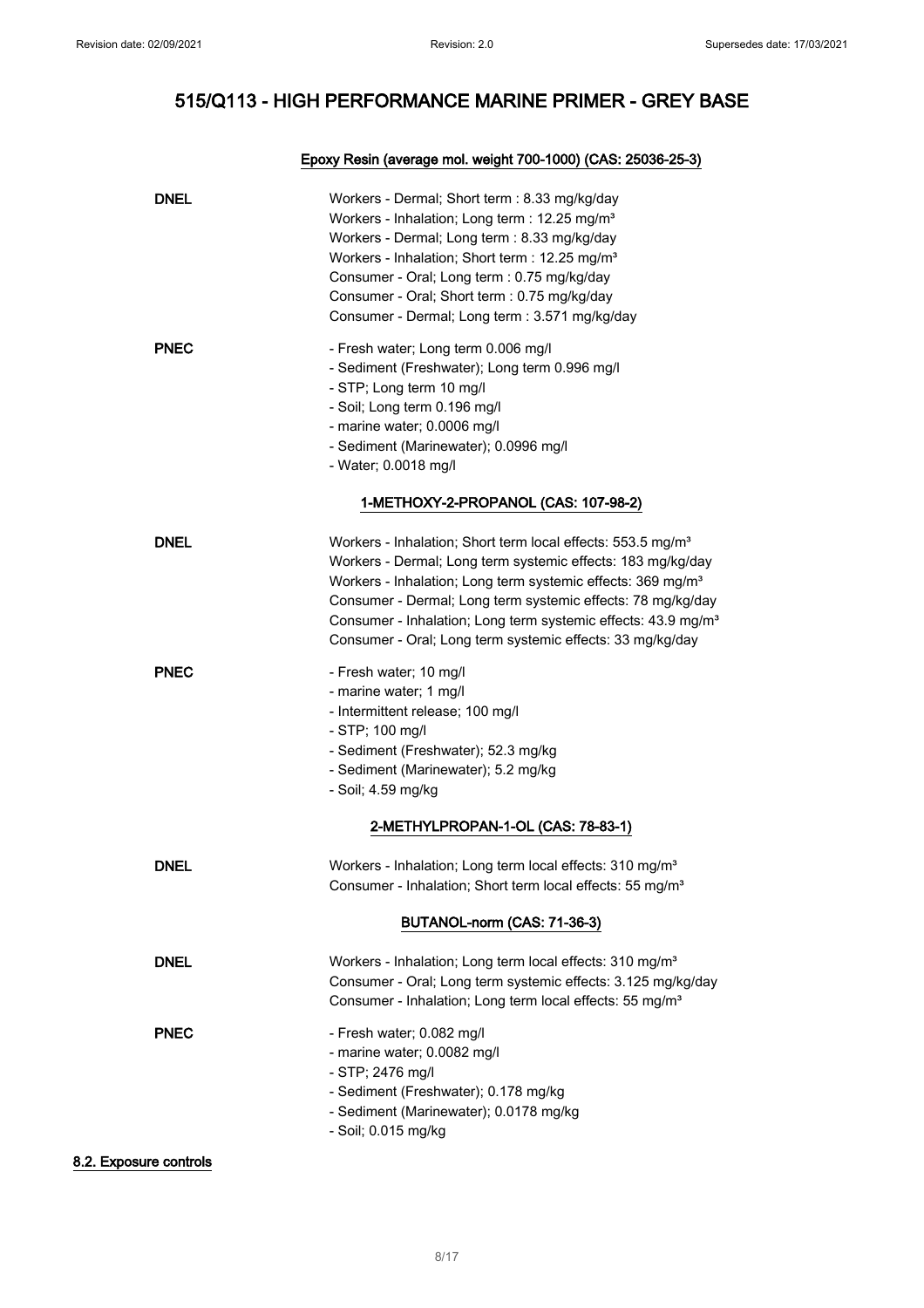#### Protective equipment



| Appropriate engineering<br>controls | Provide adequate ventilation. Avoid inhalation of vapours. Observe any occupational<br>exposure limits for the product or ingredients.                                                                                                                                                                                                                                                                                                                                                                                                                                                                                                                                                                                                                                                                                                                                                                                                                                                                                                                                                                                                          |
|-------------------------------------|-------------------------------------------------------------------------------------------------------------------------------------------------------------------------------------------------------------------------------------------------------------------------------------------------------------------------------------------------------------------------------------------------------------------------------------------------------------------------------------------------------------------------------------------------------------------------------------------------------------------------------------------------------------------------------------------------------------------------------------------------------------------------------------------------------------------------------------------------------------------------------------------------------------------------------------------------------------------------------------------------------------------------------------------------------------------------------------------------------------------------------------------------|
| Personal protection                 | Unprotected persons should be kept away from treated areas.                                                                                                                                                                                                                                                                                                                                                                                                                                                                                                                                                                                                                                                                                                                                                                                                                                                                                                                                                                                                                                                                                     |
| Eye/face protection                 | Eyewear complying with an approved standard should be worn if a risk assessment indicates<br>eye contact is possible. The following protection should be worn: Chemical splash goggles.                                                                                                                                                                                                                                                                                                                                                                                                                                                                                                                                                                                                                                                                                                                                                                                                                                                                                                                                                         |
| Hand protection                     | To protect hands from chemicals, gloves should comply with European Standards EN388 and<br>374. As a general principle, exposure should be managed by means other than the provision<br>of protective gloves. Manufacturers' performance data suggest that the optimum glove for use<br>should be: Viton rubber (fluoro rubber). Thickness: > 0.2 mm Permeation breakthrough time<br>according to EN374 - class: (1-6) e.g. minimum 480 mins. or Polyvinyl alcohol (PVA).<br>Thickness: 0.2 - 0.3 mm Permeation breakthrough time according to EN374 - class: (1-6) e.g.<br>minimum 240 mins. or Polyethylene. Thickness: > 0.062 mm Permeation breakthrough time<br>according to EN374 - class: (1-6) e.g. minimum 480 mins. Caution: The performance of<br>gloves under actual working conditions can be significantly affected by many factors and the<br>information provided according to EN374 may not accord with what is achieved in practice.<br>We recommend that expert professional advice is sought that takes into account of the work<br>processes and working environment applicable for each task where gloves are to be worn. |
| Other skin and body<br>protection   | Wear appropriate clothing to prevent reasonably probable skin contact.                                                                                                                                                                                                                                                                                                                                                                                                                                                                                                                                                                                                                                                                                                                                                                                                                                                                                                                                                                                                                                                                          |
| Hygiene measures                    | Use engineering controls to reduce air contamination to permissible exposure level. No<br>specific hygiene procedures recommended but good personal hygiene practices should<br>always be observed when working with chemical products.                                                                                                                                                                                                                                                                                                                                                                                                                                                                                                                                                                                                                                                                                                                                                                                                                                                                                                         |
| <b>Respiratory protection</b>       | Respiratory protection may be required if excessive airborne contamination occurs. In case of<br>inadequate ventilation or risk of inhalation of vapours, use suitable respiratory equipment with<br>combination filter (type A2/P3).                                                                                                                                                                                                                                                                                                                                                                                                                                                                                                                                                                                                                                                                                                                                                                                                                                                                                                           |

### SECTION 9: Physical and chemical properties

|  | 9.1. Information on basic physical and chemical properties |  |  |  |  |  |  |
|--|------------------------------------------------------------|--|--|--|--|--|--|
|--|------------------------------------------------------------|--|--|--|--|--|--|

| Appearance                      | Viscous liquid.           |
|---------------------------------|---------------------------|
| Colour                          | Grey.                     |
| Odour                           | Aromatic hydrocarbons.    |
| Odour threshold                 | Not determined.           |
| рH                              | Technically not feasible. |
| Melting point                   | Not determined.           |
| Initial boiling point and range | Not determined.           |
| Flash point                     | $\sim$ 28°C Closed cup.   |
| <b>Evaporation rate</b>         | Not determined.           |
| <b>Evaporation factor</b>       | Not determined.           |
| Other flammability              | Not determined.           |
| Vapour pressure                 | Not determined.           |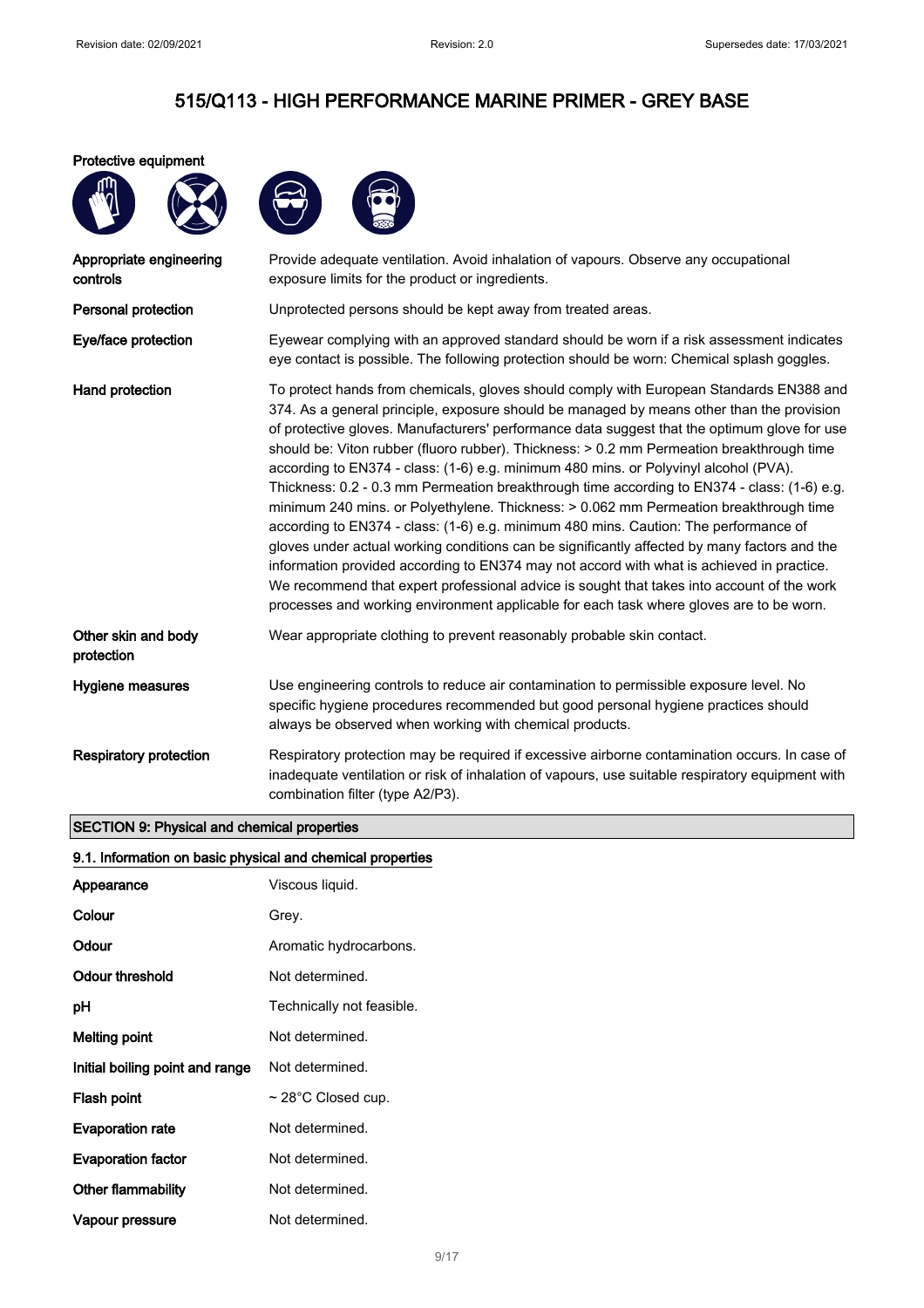| Vapour density                                               | heavier than air                                                                                                      |
|--------------------------------------------------------------|-----------------------------------------------------------------------------------------------------------------------|
| <b>Relative density</b>                                      | $\sim$ 1.75 @ 20°C                                                                                                    |
| Solubility(ies)                                              | Insoluble in water                                                                                                    |
| <b>Partition coefficient</b>                                 | Not determined.                                                                                                       |
| Auto-ignition temperature                                    | Not determined.                                                                                                       |
| <b>Decomposition Temperature</b>                             | Not determined.                                                                                                       |
| <b>Viscosity</b>                                             | 1.1 - 1.3 (Cone & Plate) P @ 25°C                                                                                     |
| <b>Explosive properties</b>                                  | Not determined.                                                                                                       |
| <b>Explosive under the influence</b><br>of a flame           | Not considered to be explosive.                                                                                       |
| <b>Oxidising properties</b>                                  | Not determined.                                                                                                       |
| 9.2. Other information                                       |                                                                                                                       |
| Volatile organic compound                                    | EU: (cat A/j): 500 g/l 2010. This product contains a maximum VOC content of 499 g/l.                                  |
| <b>SECTION 10: Stability and reactivity</b>                  |                                                                                                                       |
| 10.1. Reactivity                                             |                                                                                                                       |
| Reactivity                                                   | There are no known reactivity hazards associated with this product.                                                   |
| 10.2. Chemical stability                                     |                                                                                                                       |
| <b>Stability</b>                                             | Stable at normal ambient temperatures and when used as recommended.                                                   |
|                                                              |                                                                                                                       |
| 10.3. Possibility of hazardous reactions                     |                                                                                                                       |
| Possibility of hazardous<br>reactions                        | Will not occur                                                                                                        |
| 10.4. Conditions to avoid                                    |                                                                                                                       |
| Conditions to avoid                                          | Not known.                                                                                                            |
| 10.5. Incompatible materials                                 |                                                                                                                       |
| Materials to avoid                                           | Strong acids. Alkalis - inorganic. Amines. Mercaptans (thiols).                                                       |
| 10.6. Hazardous decomposition products                       |                                                                                                                       |
| Hazardous decomposition<br>products                          | Oxides of carbon. Thermal decomposition or combustion may liberate carbon oxides and<br>other toxic gases or vapours. |
| <b>SECTION 11: Toxicological information</b>                 |                                                                                                                       |
| 11.1. Information on toxicological effects                   |                                                                                                                       |
| <b>Toxicological effects</b>                                 | No data recorded.                                                                                                     |
| Acute toxicity - dermal                                      |                                                                                                                       |
| ATE dermal (mg/kg)                                           | 6,958.72                                                                                                              |
| Acute toxicity - inhalation<br>ATE inhalation (vapours mg/l) | 69.59                                                                                                                 |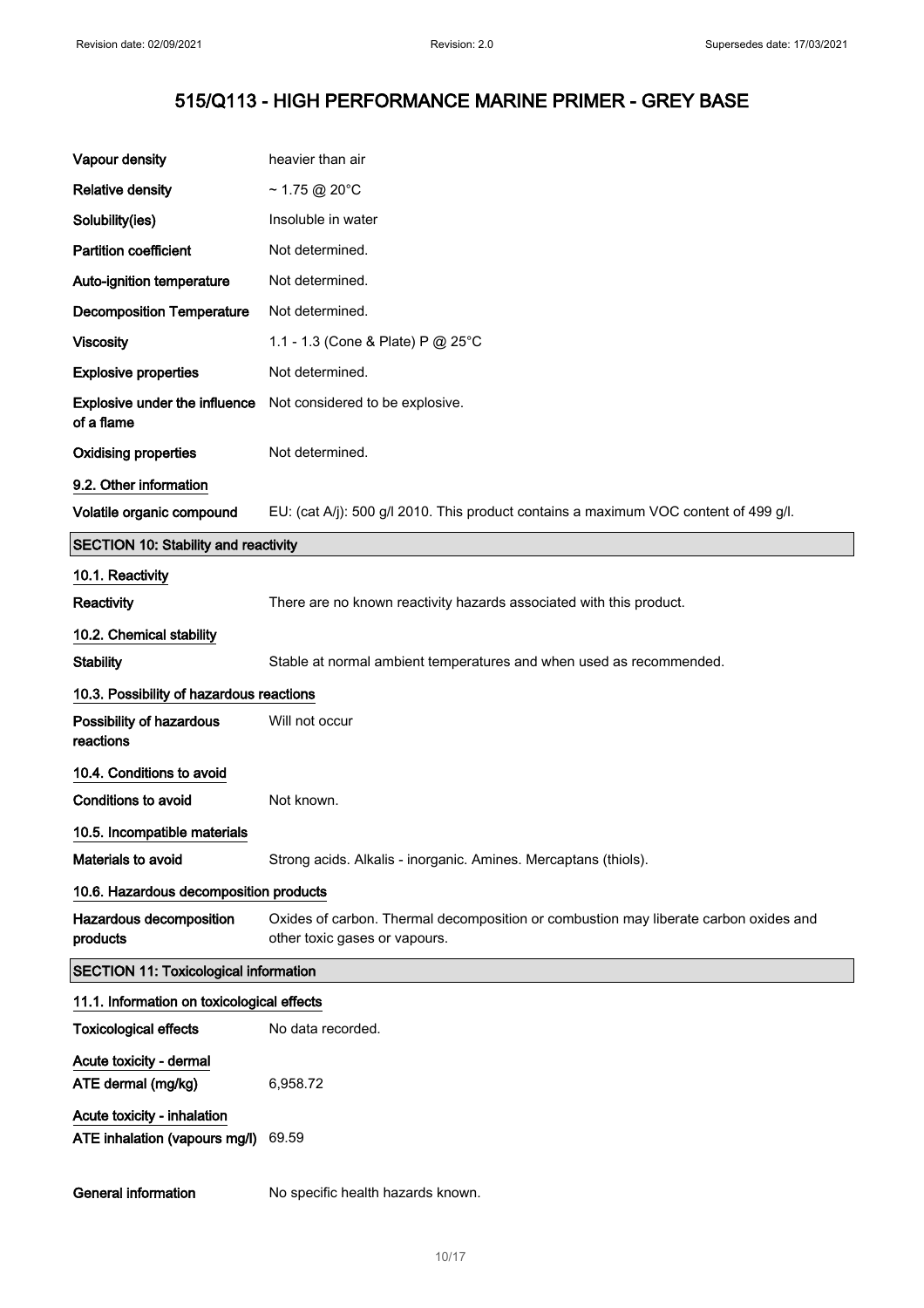| Inhalation                          | May cause respiratory system irritation.                                                                                                                                    |
|-------------------------------------|-----------------------------------------------------------------------------------------------------------------------------------------------------------------------------|
| Ingestion                           | Harmful if swallowed. Ingestion may cause severe irritation of the mouth, the oesophagus and<br>the gastrointestinal tract.                                                 |
| <b>Skin contact</b>                 | Irritating to skin. May cause sensitisation by skin contact.                                                                                                                |
| Eye contact                         | Irritating to eyes.                                                                                                                                                         |
| Acute and chronic health<br>hazards | May cause sensitisation by skin contact. Delayed appearance of the complaints and<br>development of hypersensitivity (difficulty breathing, coughing, asthma) are possible. |
| Route of exposure                   | Inhalation Skin absorption. Ingestion. Skin and/or eye contact.                                                                                                             |
| <b>Medical considerations</b>       | Skin disorders and allergies.                                                                                                                                               |

### Toxicological information on ingredients.

### TRIZINC BIS(ORTHOPHOSPHATE)

| Acute toxicity - oral                              |                                                                             |
|----------------------------------------------------|-----------------------------------------------------------------------------|
| Acute toxicity oral (LD <sub>50</sub><br>mg/kg)    | 5,100.0                                                                     |
| <b>Species</b>                                     | Rat                                                                         |
| ATE oral (mg/kg)                                   | 5,100.0                                                                     |
| Acute toxicity - inhalation                        |                                                                             |
| Notes (inhalation LC <sub>50</sub> )               | Not irritating                                                              |
| Skin corrosion/irritation                          |                                                                             |
| Animal data                                        | Not irritating.                                                             |
| Serious eye damage/irritation                      |                                                                             |
| Serious eye<br>damage/irritation                   | Not irritating.                                                             |
| <b>Respiratory sensitisation</b>                   |                                                                             |
| Respiratory sensitisation                          | Not sensitising.                                                            |
| <b>Skin sensitisation</b>                          |                                                                             |
| <b>Skin sensitisation</b>                          | Not sensitising.                                                            |
| Germ cell mutagenicity                             |                                                                             |
| Genotoxicity - in vitro                            | Does not contain any substances known to be mutagenic.                      |
| Carcinogenicity                                    |                                                                             |
| Carcinogenicity                                    | There is no evidence that the product can cause cancer.                     |
| Reproductive toxicity                              |                                                                             |
| Reproductive toxicity -<br>fertility               | This substance has no evidence of toxicity to reproduction.                 |
| Specific target organ toxicity - single exposure   |                                                                             |
| STOT - single exposure                             | Not classified as a specific target organ toxicant after a single exposure. |
| Specific target organ toxicity - repeated exposure |                                                                             |

STOT - repeated exposure Not classified as a specific target organ toxicant after repeated exposure.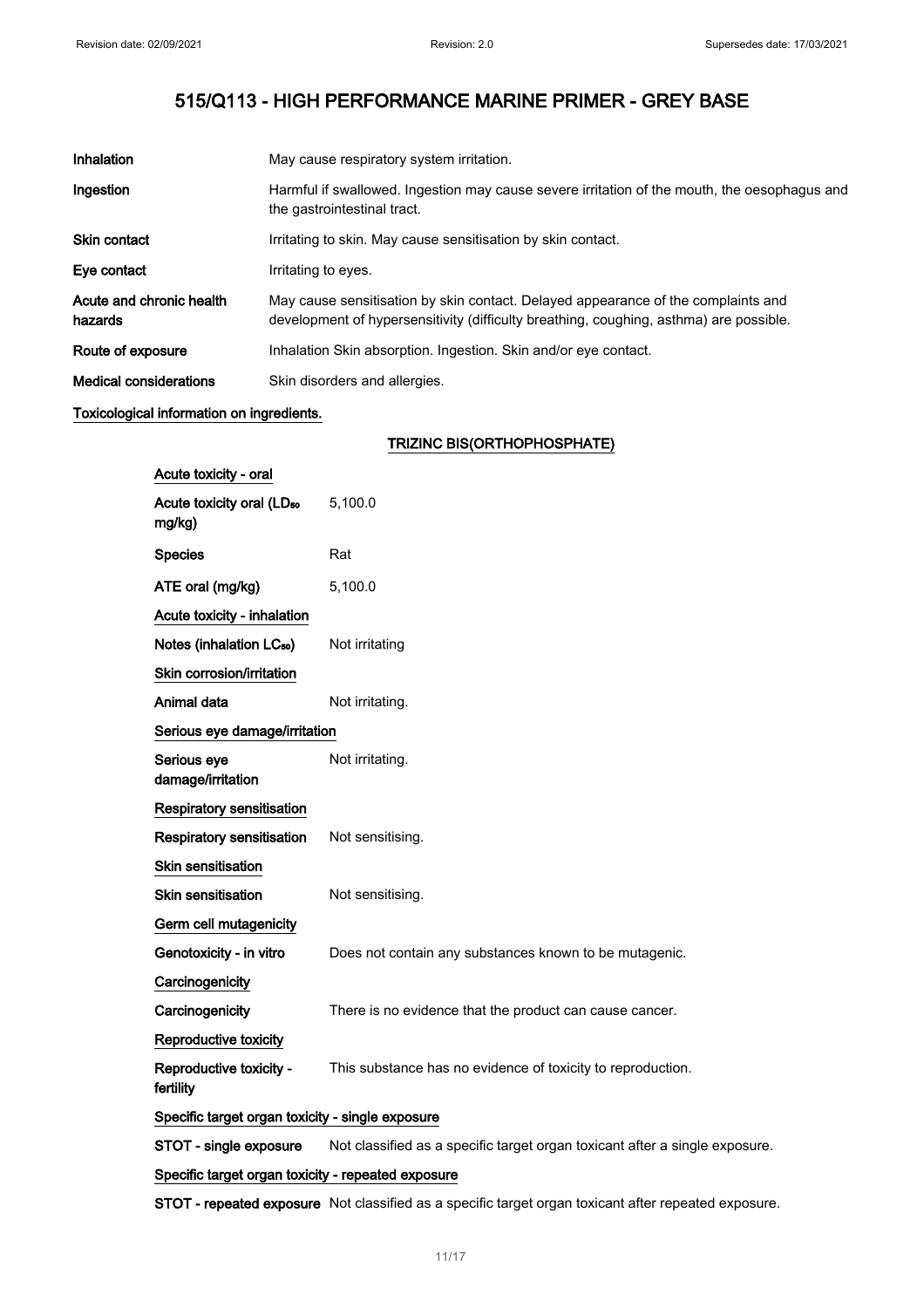$\hat{\mathcal{A}}$ 

| General information                                          | No specific health hazards known.                                                         |
|--------------------------------------------------------------|-------------------------------------------------------------------------------------------|
|                                                              | <b>XYLENE ISOMER MIXTURE</b>                                                              |
| Acute toxicity - oral                                        |                                                                                           |
| Acute toxicity oral (LD <sub>50</sub><br>mg/kg)              | 3,523.0                                                                                   |
| <b>Species</b>                                               | Rat                                                                                       |
| ATE oral (mg/kg)                                             | 3,523.0                                                                                   |
| Acute toxicity - dermal                                      |                                                                                           |
| Acute toxicity dermal (LD <sub>50</sub> 12,126.0<br>mg/kg)   |                                                                                           |
| <b>Species</b>                                               | Rabbit                                                                                    |
| ATE dermal (mg/kg)                                           | 1,100.0                                                                                   |
| Acute toxicity - inhalation                                  |                                                                                           |
| Acute toxicity inhalation<br>(LC <sub>50</sub> vapours mg/l) | 27.124                                                                                    |
| <b>Species</b>                                               | Rat                                                                                       |
| <b>ATE inhalation (vapours</b><br>mg/l)                      | 11.0                                                                                      |
| Serious eye damage/irritation                                |                                                                                           |
| Serious eye<br>damage/irritation                             | Severely irritating to skin. Irritation of eyes is assumed. No testing is needed.         |
| <b>Respiratory sensitisation</b>                             |                                                                                           |
| Respiratory sensitisation                                    | Not sensitising.                                                                          |
| <b>Skin sensitisation</b>                                    |                                                                                           |
| <b>Skin sensitisation</b>                                    | Not sensitising.                                                                          |
| Carcinogenicity                                              |                                                                                           |
| Carcinogenicity                                              | There is no evidence that the product can cause cancer.                                   |
| <b>IARC</b> carcinogenicity                                  | IARC Group 3 Not classifiable as to its carcinogenicity to humans.                        |
| Reproductive toxicity                                        |                                                                                           |
| Reproductive toxicity -<br>fertility                         | This substance has no evidence of toxicity to reproduction.                               |
| <b>Aspiration hazard</b>                                     |                                                                                           |
| <b>Aspiration hazard</b>                                     | Kinematic viscosity <= 20.5 mm2/s.                                                        |
| Inhalation                                                   | Harmful by inhalation.                                                                    |
| Ingestion                                                    | Pneumonia may be the result if vomited material containing solvents reaches the<br>lungs. |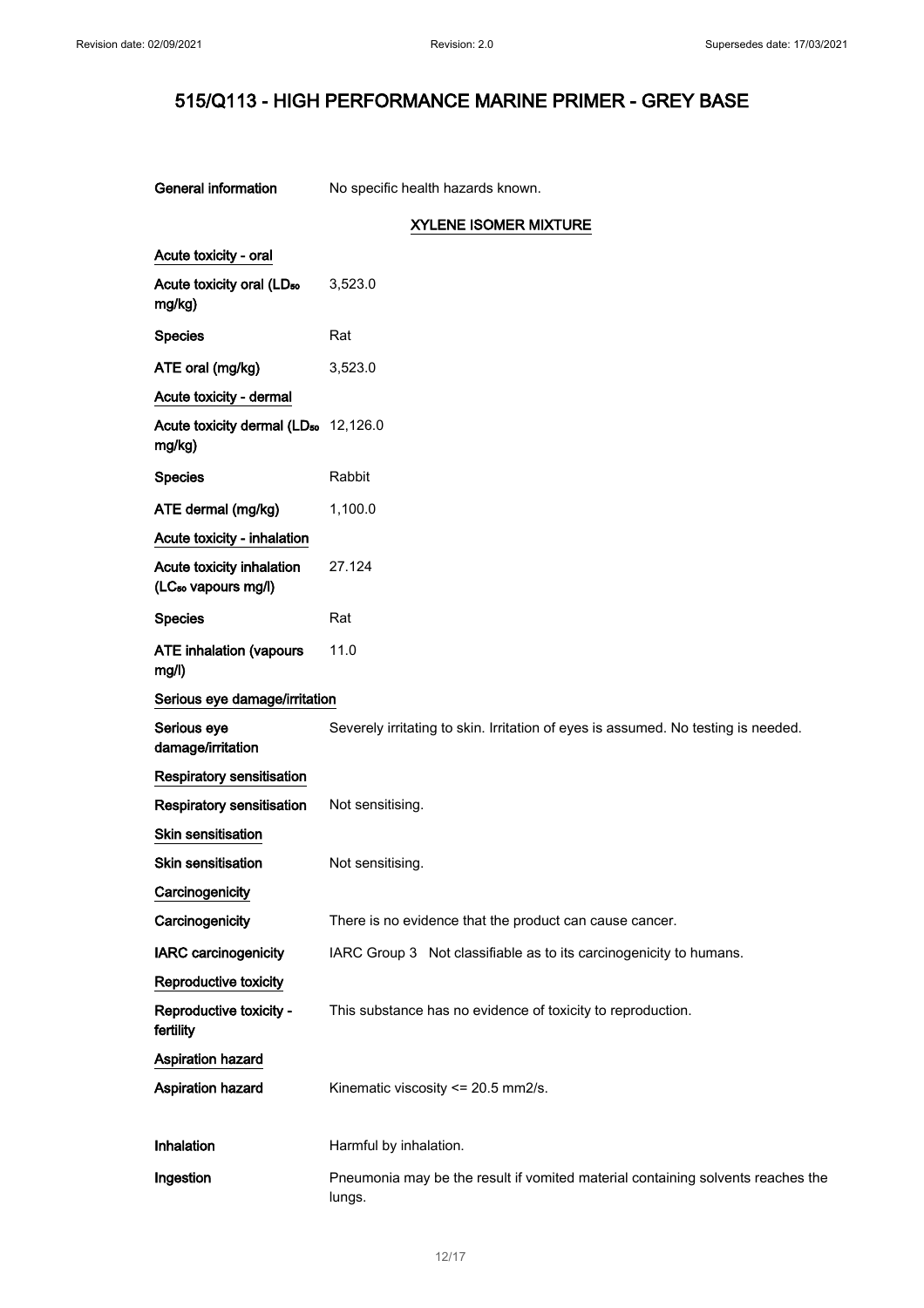|                | Skin contact                                     | Harmful in contact with skin.                                                                                                                            |
|----------------|--------------------------------------------------|----------------------------------------------------------------------------------------------------------------------------------------------------------|
|                | <b>Target organs</b>                             | Central nervous system Liver                                                                                                                             |
|                | <b>SECTION 12: Ecological information</b>        |                                                                                                                                                          |
| Ecotoxicity    |                                                  | There are no data on the ecotoxicity of this product.                                                                                                    |
|                | Ecological information on ingredients.           |                                                                                                                                                          |
|                |                                                  | <b>XYLENE ISOMER MIXTURE</b>                                                                                                                             |
|                | Ecotoxicity                                      | The product is not expected to be hazardous to the environment.                                                                                          |
| 12.1. Toxicity |                                                  |                                                                                                                                                          |
|                | Ecological information on ingredients.           |                                                                                                                                                          |
|                |                                                  | TRIZINC BIS(ORTHOPHOSPHATE)                                                                                                                              |
|                | Acute aquatic toxicity                           |                                                                                                                                                          |
|                | $LE(C)$ <sub>50</sub>                            | $0.1 < L(E)C50 \le 1$                                                                                                                                    |
|                | M factor (Acute)                                 | 1                                                                                                                                                        |
|                | Acute toxicity - fish                            | LC <sub>50</sub> , 96 hours: Oncorhynchus mykiss 0.14 - 0.26 Zn2+ mg/l, Fish                                                                             |
|                | Acute toxicity - aquatic<br>invertebrates        | EC <sub>50</sub> , 48 hours: Daphnia magna 0.04 - 0.86 Zn2+ mg/l, Daphnia magna                                                                          |
|                | Acute toxicity - aquatic<br>plants               | EC <sub>50</sub> , 72 hours: 0.136 - 0.15 Zn2+ mg/l, Selenastrum capricornutum<br>IC <sub>50</sub> , 72 hours: Desmodesmus subspicatus < 0.3 mg/l, Algae |
|                | Chronic aquatic toxicity                         |                                                                                                                                                          |
|                | <b>NOEC</b>                                      | $0.01 < \text{NOEC} \leq 0.1$                                                                                                                            |
|                | Degradability                                    | Non-rapidly degradable                                                                                                                                   |
|                | M factor (Chronic)                               | 1                                                                                                                                                        |
|                | <b>XYLENE ISOMER MIXTURE</b>                     |                                                                                                                                                          |
|                | Acute aquatic toxicity                           |                                                                                                                                                          |
|                | Acute toxicity - fish                            | LC <sub>50</sub> , 96 hours: 2.6 mg/l, Fish                                                                                                              |
|                | Acute toxicity - aquatic<br>invertebrates        | EC <sub>50</sub> , 48 hours: 3.62 mg/l, Daphnia magna                                                                                                    |
|                | Acute toxicity - aquatic<br>plants               | IC <sub>50</sub> , 72 hours: 3.2 mg/l, Algae                                                                                                             |
|                | 12.2. Persistence and degradability              |                                                                                                                                                          |
|                | Persistence and degradability No data available. |                                                                                                                                                          |
|                | Ecological information on ingredients.           |                                                                                                                                                          |
|                |                                                  | <b>XYLENE ISOMER MIXTURE</b>                                                                                                                             |
|                | Persistence and<br>degradability                 | The product is readily biodegradable.                                                                                                                    |
|                | 12.3. Bioaccumulative potential                  |                                                                                                                                                          |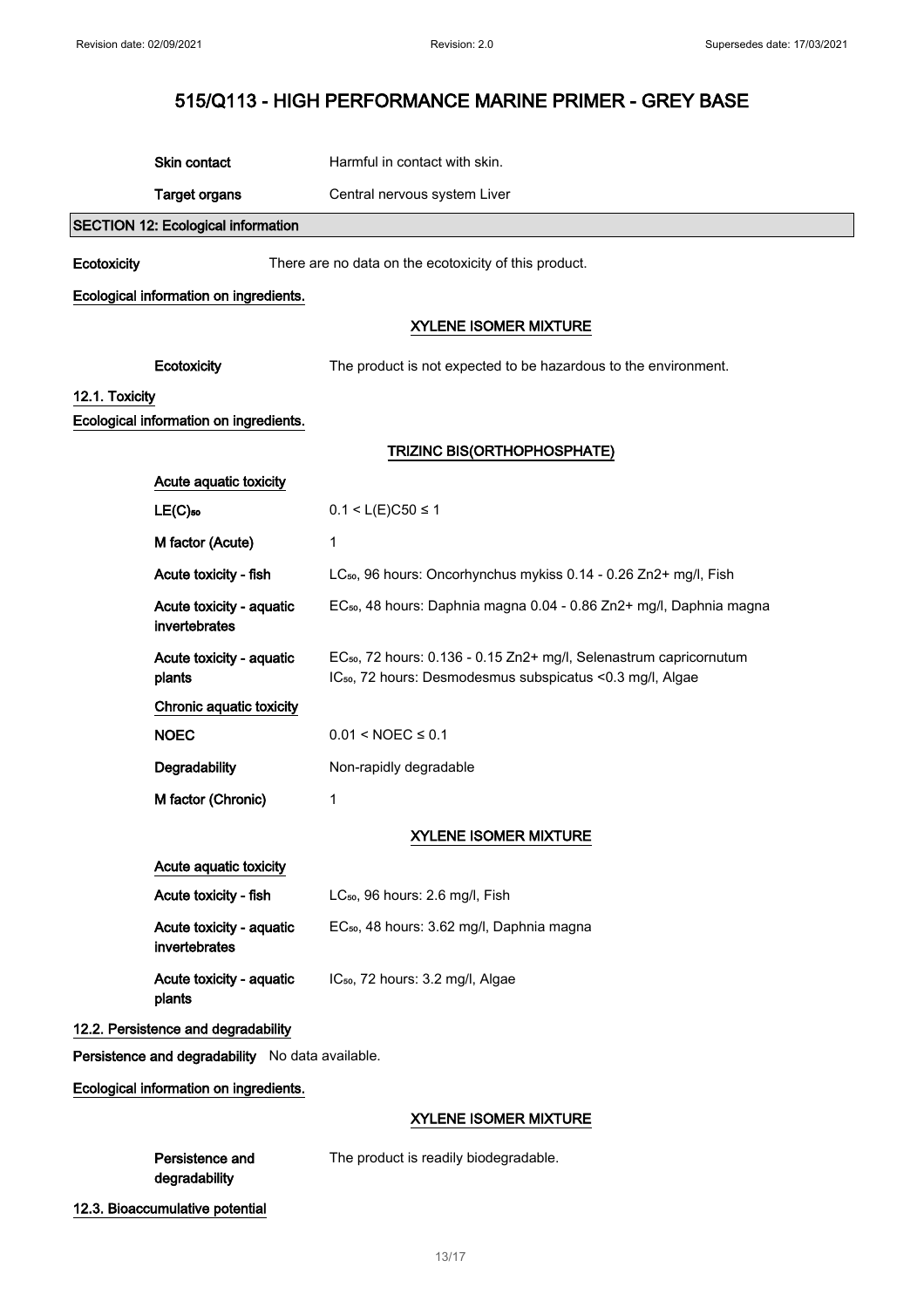Bioaccumulative potential No data available on bioaccumulation.

Partition coefficient Not determined.

Ecological information on ingredients.

### TRIZINC BIS(ORTHOPHOSPHATE)

Bioaccumulative potential The product is not bioaccumulating.

### XYLENE ISOMER MIXTURE

Partition coefficient log Kow: 3.12 - 3.2

12.4. Mobility in soil

Mobility The product is non-volatile.

#### 12.5. Results of PBT and vPvB assessment

Results of PBT and vPvB assessment This product does not contain any substances classified as PBT or vPvB.

#### Ecological information on ingredients.

### TRIZINC BIS(ORTHOPHOSPHATE)

|            | <b>Results of PBT and vPvB</b> This substance is not classified as PBT or vPvB according to current EU criteria. |
|------------|------------------------------------------------------------------------------------------------------------------|
| assessment |                                                                                                                  |

### XYLENE ISOMER MIXTURE

Results of PBT and vPvB This substance is not classified as PBT or vPvB according to current EU criteria. assessment

#### 12.6. Other adverse effects

Other adverse effects Not determined.

### Ecological information on ingredients.

### TRIZINC BIS(ORTHOPHOSPHATE)

Other adverse effects Not available.

SECTION 13: Disposal considerations

### 13.1. Waste treatment methods General information **Avoid the spillage or runoff entering drains**, sewers or watercourses. Waste should be treated as controlled waste. Dispose of waste to licensed waste disposal site in accordance with the requirements of the local Waste Disposal Authority. When handling waste, the safety precautions applying to handling of the product should be considered. DO NOT reuse containers containing residual product without commercial cleaning Waste class When this material, in its liquid state, as supplied, becomes a waste, it is categorised as a hazardous waste, with code 08 01 11\* (EPOXY BASED LIQUID WASTE). Part-used containers, not drained and/or rigorously scraped out and containing residues of the supplied material, are categorised as hazardous waste, with code 08 01 11\* (EPOXY BASED LIQUID WASTE). Ideally this component should be mixed with the appropriate hardener and allowed to react fully to produce a solid waste. Neutralised empty packages, are categorised as nonhazardous waste, with code 15 01 02(plastic packaging) or 15 01 04 (metal packaging)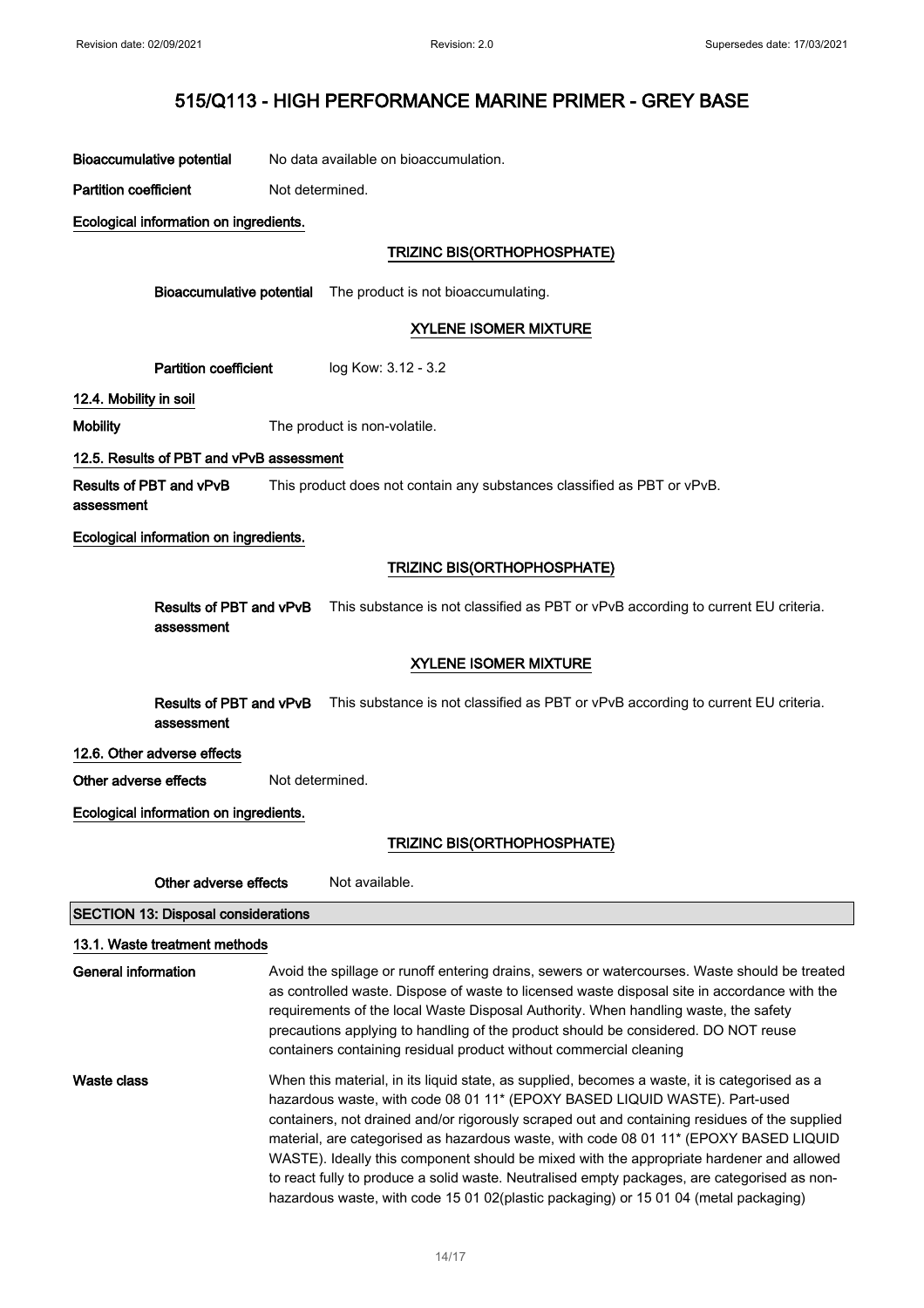| General                                                                                        | This product is packed in accordance with the Limited Quantity Provisions of CDGCPL2, ADR<br>and IMDG. |
|------------------------------------------------------------------------------------------------|--------------------------------------------------------------------------------------------------------|
| 14.1. UN number                                                                                |                                                                                                        |
| UN No. (ADR/RID)                                                                               | 1263                                                                                                   |
| UN No. (IMDG)                                                                                  | 1263                                                                                                   |
| UN No. (ICAO)                                                                                  | 1263                                                                                                   |
| 14.2. UN proper shipping name                                                                  |                                                                                                        |
| Proper shipping name<br>(ADR/RID)                                                              | PAINT OR PAINT RELATED MATERIAL                                                                        |
|                                                                                                | Proper shipping name (IMDG) PAINT OR PAINT RELATED MATERIAL                                            |
|                                                                                                | Proper shipping name (ICAO) PAINT OR PAINT RELATED MATERIAL                                            |
| 14.3. Transport hazard class(es)                                                               |                                                                                                        |
| <b>ADR/RID class</b>                                                                           | 3                                                                                                      |
| <b>IMDG class</b>                                                                              | 3                                                                                                      |
| ICAO class/division                                                                            | 3                                                                                                      |
| <b>Transport labels</b>                                                                        |                                                                                                        |
| 14.4. Packing group                                                                            |                                                                                                        |
| <b>ADR/RID packing group</b>                                                                   | Ш                                                                                                      |
| <b>IMDG packing group</b>                                                                      | Ш                                                                                                      |
| ICAO packing group                                                                             | $\mathbf{III}$                                                                                         |
| 14.5. Environmental hazards                                                                    |                                                                                                        |
| Environmentally hazardous substance/marine pollutant<br>No.                                    |                                                                                                        |
| 14.6. Special precautions for user                                                             |                                                                                                        |
| EmS                                                                                            | $F-E$ , S-E                                                                                            |
| <b>Tunnel restriction code</b>                                                                 | (D/E)                                                                                                  |
| 14.7. Transport in bulk according to Annex II of MARPOL and the IBC Code                       |                                                                                                        |
| Transport in bulk according to Not applicable.<br>Annex II of MARPOL 73/78<br>and the IBC Code |                                                                                                        |
| <b>SECTION 15: Regulatory information</b>                                                      |                                                                                                        |

### 15.1. Safety, health and environmental regulations/legislation specific for the substance or mixture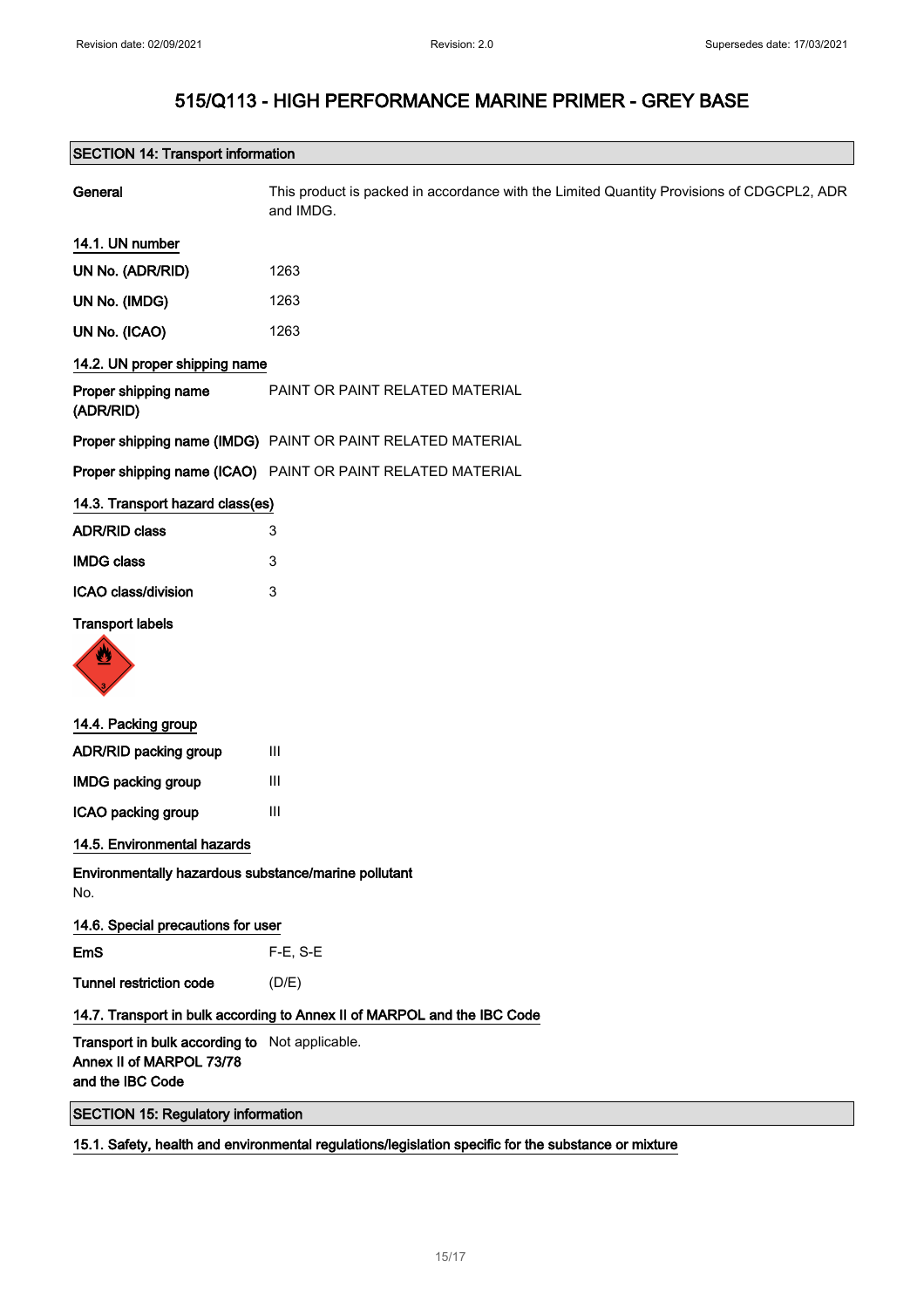### EU legislation Regulation (EC) No 1907/2006 of the European Parliament and of the Council of 18 December 2006 concerning the Registration, Evaluation, Authorisation and Restriction of Chemicals (REACH) (as amended). Regulation (EC) No 1272/2008 of the European Parliament and of the Council of 16 December 2008 on classification, labelling and packaging of substances and mixtures (as amended). Commission Regulation (EU) No 2015/830 of 28 May 2015.

### 15.2. Chemical safety assessment

No chemical safety assessment has been carried out.

#### SECTION 16: Other information

| Abbreviations and acronyms          | ATE: Acute Toxicity Estimate.                                                                                                                                            |
|-------------------------------------|--------------------------------------------------------------------------------------------------------------------------------------------------------------------------|
| used in the safety data sheet       | ADR: European Agreement concerning the International Carriage of Dangerous Goods by                                                                                      |
|                                     | Road.                                                                                                                                                                    |
|                                     | CAS: Chemical Abstracts Service.                                                                                                                                         |
|                                     | DNEL: Derived No Effect Level.                                                                                                                                           |
|                                     | GHS: Globally Harmonized System.                                                                                                                                         |
|                                     | IATA: International Air Transport Association.                                                                                                                           |
|                                     | ICAO: Technical Instructions for the Safe Transport of Dangerous Goods by Air.                                                                                           |
|                                     | IMDG: International Maritime Dangerous Goods.                                                                                                                            |
|                                     | LD <sub>50</sub> : Lethal Dose to 50% of a test population (Median Lethal Dose).                                                                                         |
|                                     | PBT: Persistent, Bioaccumulative and Toxic substance.                                                                                                                    |
|                                     | PNEC: Predicted No Effect Concentration.<br>REACH: Registration, Evaluation, Authorisation and Restriction of Chemicals Regulation                                       |
|                                     | (EC) No 1907/2006.                                                                                                                                                       |
|                                     | vPvB: Very Persistent and Very Bioaccumulative.                                                                                                                          |
|                                     | EC <sub>50</sub> : 50% of maximal Effective Concentration.                                                                                                               |
|                                     |                                                                                                                                                                          |
| <b>Classification abbreviations</b> | Aquatic Acute = Hazardous to the aquatic environment (acute)                                                                                                             |
| and acronyms                        | Aquatic Chronic = Hazardous to the aquatic environment (chronic)                                                                                                         |
|                                     | Asp. Tox. = Aspiration hazard                                                                                                                                            |
|                                     | Eye Dam. = Serious eye damage<br>Eye Irrit. = Eye irritation                                                                                                             |
|                                     | Resp. Sens. = Respiratory sensitisation                                                                                                                                  |
|                                     | Skin Corr. = Skin corrosion                                                                                                                                              |
|                                     | Skin Irrit. = Skin irritation                                                                                                                                            |
|                                     | Skin Sens. = Skin sensitisation                                                                                                                                          |
|                                     | STOT RE = Specific target organ toxicity-repeated exposure                                                                                                               |
|                                     | STOT SE = Specific target organ toxicity-single exposure                                                                                                                 |
|                                     |                                                                                                                                                                          |
| <b>Revision comments</b>            | Issued in new format for Reach compliance in accordance with EC 1272/2008 Issued in                                                                                      |
|                                     | accordance with Annex II to REACH, as amended by Commission Regulation (EU) No.<br>2015/830 Classification of Titanium Dioxide updated in line with the 14th ATP to CLP. |
|                                     |                                                                                                                                                                          |
| <b>Issued by</b>                    | Technical Dept. (N.O.)                                                                                                                                                   |
| <b>Revision date</b>                | 02/09/2021                                                                                                                                                               |
| <b>Revision</b>                     | 2.0                                                                                                                                                                      |
| Supersedes date                     | 17/03/2021                                                                                                                                                               |
| SDS number                          | 20976                                                                                                                                                                    |
| <b>SDS status</b>                   | Approved.                                                                                                                                                                |